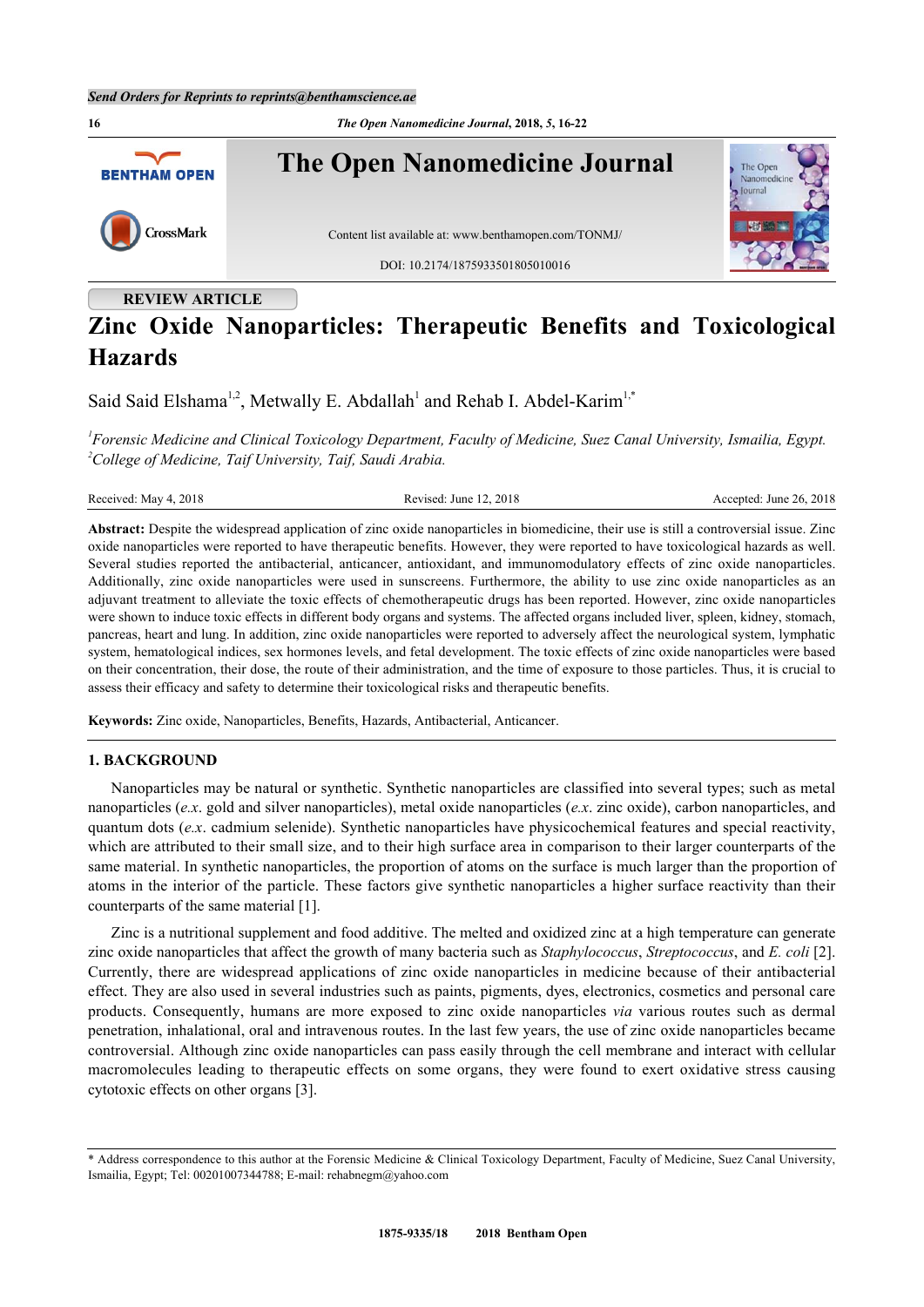#### **1.1. Therapeutic Benefits of Zinc Oxide Nanoparticles**

Nanomedicine is considered a new trend in the world. It is concerned with the biomedical application of nanotechnology in the early diagnosis and treatment of diseases. In recent years, many types of research tried to use the unique properties of nanoparticles; especially zinc oxide nanoparticles in the treatment of some diseases [[4\]](#page-4-2). Zinc oxide nanoparticles have bioavailability, biocompatibility, and high solubility. Therefore, they can mimic the biomolecules' activity, and can localize in many body systems wherein biomolecules can regulate the cellular cycle, and maintain cellular homoeostasis [\[5](#page-4-3)]. In the last decades, chemotherapy, radiation therapy, and surgery were the primary choices for cancer treatment, but they had many adverse effects due to their non-selective effects on the cells; as they might affect normal cells as well. Therefore, searching for another substitute therapy that has the ability to both destroy cancer cells and overcome the various adverse effects of the traditional cancer therapy has become mandatory [[6\]](#page-4-4).

Zinc oxide nanoparticles were approved by Food and Drug Administration (FDA) as a new and potent anticancer therapy[[7\]](#page-4-5). Zinc oxide nanoparticles can produce selective cytotoxicity towards cancer cells *via* the induction of disequilibriumof zinc-dependent protein activity, in addition to the production of reactive oxygen species [[8\]](#page-4-6). Rasmussen *et al*. [[9\]](#page-4-7) emphasized the ability of zinc oxide nanoparticles to kill cancer cells through the induction of oxidative stress in the cancerous cells. Furthermore, zinc is involved in all cellular protecting processes against cancer through the activation of DNA repair, and hence preventing both apoptosis and cancer cell growth [\[10](#page-4-8)].

Zinc channels create a balance between cell survival and cell death *via* controlling the free and intracellular zinc movements [\[11](#page-4-9)]. Zinc also plays an important role to maintain the tumor suppressor gene p53 activity that regulates apoptosis activity [[12\]](#page-4-10). Moreover, zinc can also help in the activation of the caspase-6 enzyme which is responsible for apoptosis. Therefore, zinc deficiency causes DNA damage and p53 disruption, resulting in the loss of DNA integrity and the potential for increased cancer risk. Hence, zinc oxide nanoparticles are considered potent therapy for many cancers [[13\]](#page-4-11).

Many published articles have mentioned that zinc oxide nanoparticles had more than 30 times selective cytotoxicity towards cancer cells compared to healthy cells, and that they could kill cancer cells selectively in vitro and vivo *via* inferring the selective localization [[14](#page-4-12) - [16](#page-4-13)]. Zinc oxide nanoparticles were characterized by their enhanced permeation, and by their retention inside the tumor cells. The small size and the surface properties of zinc oxide nanoparticles enabled them to diffuse easily through the blood vessels towards the tumor cells, and to be localized inside these cells specifically, and hence act on them[[17](#page-4-14)]. Moreover, as zinc oxide nanoparticles show positive charges in the physiological conditions; such as in tissue fluid or in blood, while the cancerous cells have negatively charged phospholipids on their outer membranes, an electrostatic attraction occurs between zinc oxide nanoparticles and the cancerous cells [\[18](#page-4-15), [19](#page-4-16)]. Bisht and Rayamajhi [[20\]](#page-4-17) reported that zinc oxide nanoparticles have shown anti-proliferative effects, and that zinc nanoparticles succeeded to treat a human gastric adenocarcinoma cell line, resulting in a significant inhibition of cellular proliferation. Therefore, Bisht and Rayamajhi supported the use of zinc oxide nanoparticles as a promising anticancer agent with fewer side effects in comparison to the traditional anticancer therapy.

Badkoobeh *et al*. [\[21](#page-4-18)] suggested that zinc oxide nanoparticles could be used as a potent antioxidant, and as an effective adjuvant treatment to chemotherapeutic drugs that cause reproductive dysfunction in males. This was based upon the ability of zinc oxide nanoparticles to increase the therapeutic efficacy of doxorubicin, and to reduce doxorubicin gonado-toxic properties. Furthermore, several studies revealed the ability of zinc to ameliorate the oxidative stress and glutathione depletion. Other studies emphasized the ability of zinc to enhance the reproductive function, and reported that zinc was found in high levels in the male reproductive system and in the seminal fluid. Therefore, zinc is thought to play an important role in spermatogenesis process [\[22](#page-4-19)]. In the same context, Dawei *et al*. [\[23](#page-4-20)] indicated that zinc oxide nanoparticles had the ability to increase antioxidant enzymes levels, and to decrease malondialdehyde (MDA) level. Therefore, zinc oxide nanoparticles could protect the cell membrane integrity against oxidative stress damage. On the contrary, Sharma *et al*.[[24\]](#page-5-0) reported that sub-acute oral exposure of zinc oxide nanoparticles could induce oxidative stress, DNA damage, and apoptosis in the liver.

Atef *et al*. [[25](#page-5-1)] showed that low doses of zinc oxide nanoparticles had cytoprotective effects. These particles could improve antioxidant activity, and decrease the levels of free radicals resulting from Aflatoxin B1. Aflatoxin B1 induced detrimental effects on humans as well as on animals eating Aflatoxins contaminated feedstuff. Aflatoxins-induced toxic effects included teratogenic, carcinogenic, mutagenic and immunosuppressive effects. Studies have shown a direct correlation between dietary aflatoxins intake in humans and liver cancer [[26\]](#page-5-2). Therefore, according to Atef *et al*. [[25\]](#page-5-1), zinc oxide nanoparticles could protect the hepatic cells from the damaging effect of Aflatoxin B1 through scavenging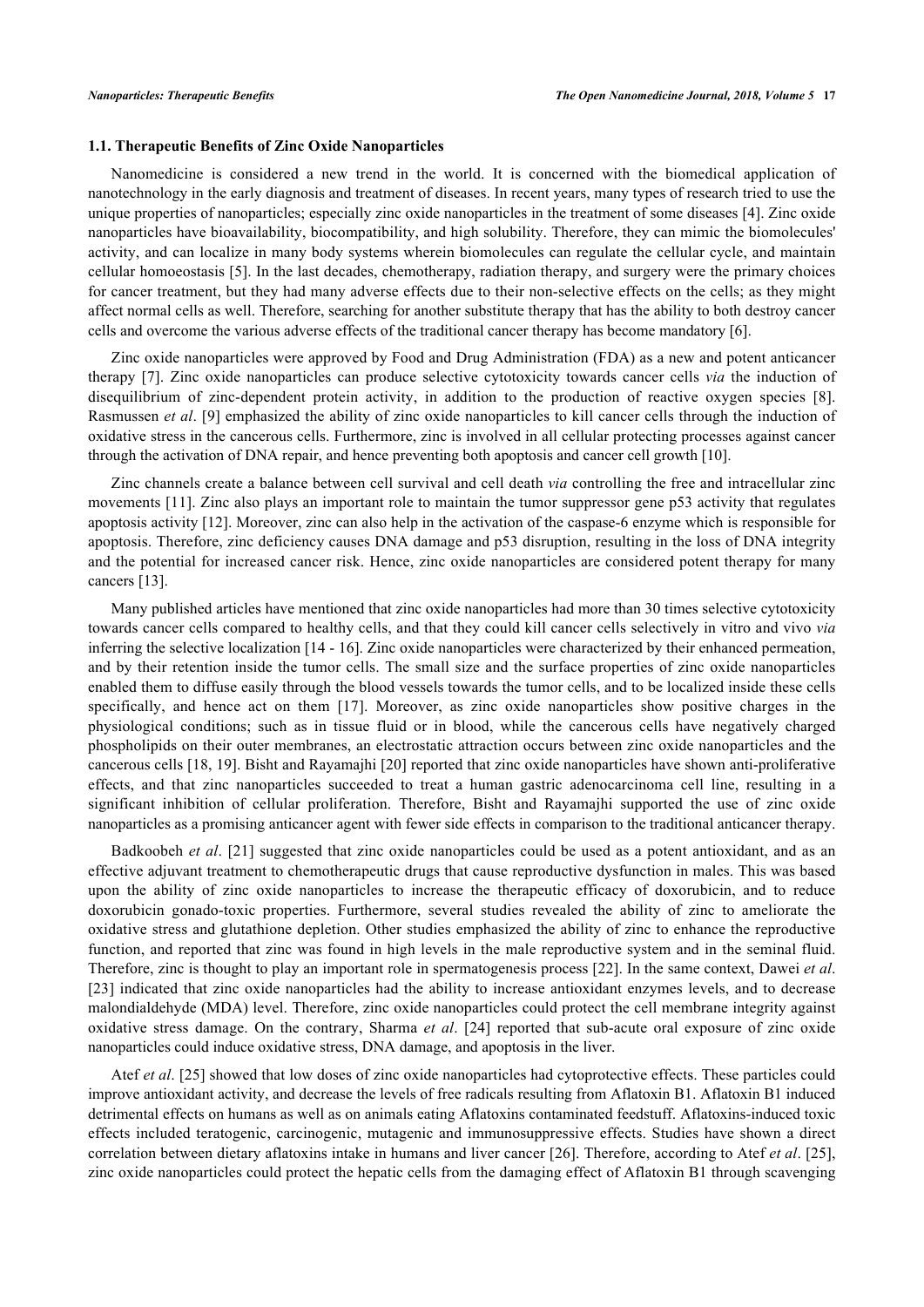#### **18** *The Open Nanomedicine Journal, 2018, Volume 5 Elshama et al.*

#### free radicals [[25\]](#page-5-1).

Zinc oxide nanoparticles affected the growth of both gram positive and gram negative bacteria; so, they could be considered as potent antibacterial agents. The antibacterial effect of zinc oxide nanoparticles is due to the high sensitivity of the lipid bilayer of bacteria to the reactive oxygen species produced by these nanoparticles [[27](#page-5-3) - [29\]](#page-5-4). Moreover, zinc oxide nanoparticles could also be considered as antifungal agents; because they could completely stop the growth of some types of fungi when administered at high concentrations. However, recent studies show that the impact of zinc oxide nanoparticles on some organisms is not yet sufficiently understood despite their widespread use in biomedicine [[29\]](#page-5-4).

In the field of cosmetics, zinc oxide nanoparticles powder is widely used in sunscreens and ointments [[30\]](#page-5-5). Zinc oxide nanoparticles are considered as ultraviolet blockers and semiconductor agents because they could absorb and scatter the visible ultraviolet rays. The photocatalytic activity of zinc oxide nanoparticles increases with decreasing their sizes [\[31](#page-5-6)]. Numerous studies on healthy human skin suggested that zinc oxide nanoparticles don't penetrate beyond the stratum corneum when they are used in sunscreens [[32\]](#page-5-7).

Zinc oxide nanoparticles are widely used in dietary supplements. They were found to produce an immunomodulatory effect. Roy *et al*. reported that zinc oxide nanoparticles increased antigen-specific immune reactions in mice. They enhanced antigen-specific antibodies production in serum, especially immunoglobulin E (IgE) and immunoglobulin G (IgG), and they also could enhance the functionality of T cells. It was also detected that zinc oxide nanoparticles had an adjuvant effect toward Th2 response; increasing the production and activation of cytokines [\[33](#page-5-8)].

#### **1.2. Toxicological Hazards of Zinc Oxide Nanoparticles**

In recent years, a number of studies have shown the possibility of using zinc oxide nanoparticles as therapeutic agents and as gene carriers. At the same time, many published research studies showed the toxic effects of zinc oxide nanoparticles on some specific organs and cell lines. These toxic effects were attributed to the high solubility of the particles, resulting in cytotoxicity, oxidative stress, and mitochondrial dysfunction. Therefore, an urgent necessity exists to evaluate both the toxicological hazards and the therapeutic benefits for the use of zinc oxide nanoparticles in medicine. Furthermore, it is important to determine if their toxicity is reversible, and if this toxicity depends on the concentration and the time of exposure to the particles [[34\]](#page-5-9).

Inhalation of zinc oxide nanoparticles induced inflammation and fibrosis in the alveolar and tracheobronchial tissues depending on the size and solubility of the particles. Acidic lung fluid resulted in the dissolution of zinc oxide nanoparticles, and consequently increased their concentration leading to pulmonary toxicity [\[35](#page-5-10)]. Furthermore, zinc oxide nanoparticles induced cytotoxicity in human lung epithelial cells *via* inducing oxidative stress in a concentrationdependent manner, resulting in DNA damage and apoptosis [\[36](#page-5-11)].

Intra-peritoneal injection of zinc oxide nanoparticles was found to cause neurotoxic effects in the form of attenuation of the learning ability and memory according to the study of Han *et al*. [\[37](#page-5-12)]. Elshama *et al*. [[38](#page-5-13)] found that the prolonged use of zinc oxide nanoparticles *via* intra-peritoneal route induced histopathological and ultrastructural changes in the brains and spinal cords of rats, depending on the dose, and based on reactive oxygen species generation.

Moreover, Li *et al*. [[39\]](#page-5-14) reported that both intraperitoneal and oral administration of zinc oxide nanoparticles led to systemic distribution and toxic accumulation of the particles in the liver, spleen, kidney, and lung; which were the target organs where the toxic manifestations of zinc oxide nanoparticle have appeared. In male rats, zinc oxide nanoparticles elevated liver enzymes, and led to harmful effects on the body metabolism [[40\]](#page-5-15). In the same context, Soheili *et al*. [\[41](#page-5-16)] reported that the administration of zinc oxide nanoparticles increased significantly all liver enzymes (*e.g.* aspartate transaminase "AST", alanine transaminase "ALT", alkaline phosphatase "ALP" and lactate dehydrogenase "LDH") in a dose-dependent manner. Furthermore, the authors reported an increase in the blood glucose level, suggesting the defective effects of zinc oxide nanoparticles on the pancreatic cells. Administration of zinc oxide nanoparticles was also found to induce severe anemia and significant histopathological changes on the livers and hearts of rats. The histopathological changes were in the form of hyaline degeneration of the cardiac muscle and focal hemorrhages associated with hepatic apoptosis. Esmaeilloua *et al*.[[42\]](#page-5-17) demonstrated that zinc oxide nanoparticles had severe oxidative toxic effects on kidney, lung, and liver. The effects were dependent on the physicochemical properties of nanoparticles such as the specific surface area and the nanoparticle size.

In addition, Ko *et al*. [[43\]](#page-5-18) reported that zinc oxide nanoparticles adversely altered the hematological indices such as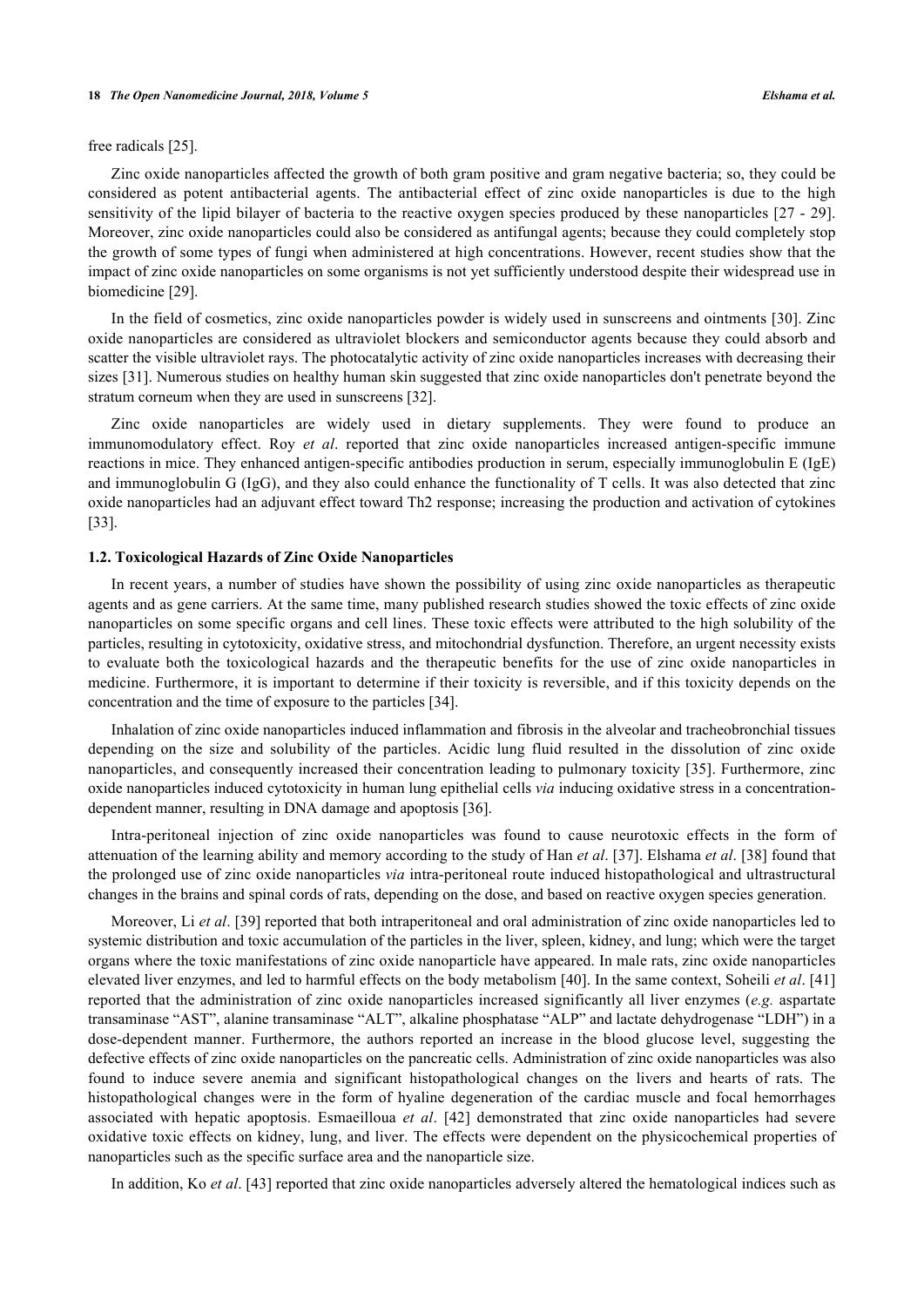hemoglobin, hematocrit, mean corpuscular volume, mean corpuscular hemoglobin, mean corpuscular hemoglobin concentration, platelets, and white blood cells (total and differential). They also reported histopathological changes in the spleen, stomach, and pancreas associated with zinc oxide nanoparticles administration. In the same context, Seoka *et al*. [[44\]](#page-5-19) showed that oral intake of high dose zinc oxide nanoparticles led to pancreatitis and anemia.

Kim *et al.* [[45](#page-6-0)] showed that the oral administration of different doses of 100 nm zinc oxide nanoparticles with different surface charges and for a prolonged period induced significant histopathological changes, such as squamous and glandular cell hyperplasia in the stomach, acinar cell apoptosis in the pancreas, retinal atrophy, and suppurative inflammation in the prostate. They also detected disturbances in most hematological indices, and in other biochemical parameters such as blood urea nitrogen, blood glucose and calcium, albumin, and alkaline phosphatase. The previously reported toxic effects were observed at doses greater than 125 mg/kg, while the No Observed Adverse Effect Level (NOAEL) was 31.25 mg/kg.

Sub-chronic use of zinc oxide nanoparticles was found to induce toxic manifestations in the lymphatic system and in the blood cell count depending on the administered dose. The nanoparticles induced a decrease in the total blood cell count (white blood cells, red blood cells, and platelets), a disturbance in the differential white blood cell count, and produced histopathological and ultrastructural changes in thymus, spleen and lymph nodes in rats [\[46](#page-6-1)].

Reza *et al*. [\[47\]](#page-6-2) conducted a study to investigate the deleterious effects of treating rats with different doses of zinc oxide nanoparticles on Thyroid Stimulating Hormone (TSH), Follicular Stimulating Hormone (FSH) and Luteinizing Hormone (LH) levels, and on cholesterol level in the blood. The authors detected a decrease in FSH level and an increase in TSH level; however, they found an increase in the cholesterol level. The induced effects on rats were associated with the administration of high doses only.

Although available data about the effects of zinc oxide nanoparticles on reproduction and on fetal development are not enough so far, Hong *et al*. [\[48](#page-6-3)] reported that the administration of repeated oral doses of zinc oxide nanoparticles in rats during pregnancy and for short periods of time -not exceeding 15 days- led to maternal and developmental toxicity.

## **CONCLUSION**

Widespread application of zinc oxide nanoparticles in biomedicine attracts wide attention to assess their therapeutic benefits compared to their expected toxicological hazards. Zinc oxide nanoparticles have many therapeutic effects, where they may have antibacterial, anticancer, immunomodulatory, sunscreen and antioxidant effects, or they may be used as an adjuvant treatment to chemotherapeutic drugs to alleviate their toxic effects. Systemic distribution of zinc oxide nanoparticles may lead to toxic manifestations in different body organs and systems, based on their concentration, the administered dose, the route of administration, and on the time of exposure to them. Therefore, Zinc oxide nanoparticles can affect liver, spleen, kidney, stomach, pancreas, heart, lung, neurological system, lymphatic system and hematological indices. They can also affect sex hormones levels and fetal development.

## **RECOMMENDATION**

Further studies need to be done in the future to verify the therapeutic efficacy of zinc oxide nanoparticles, along with the assessment of their toxicological hazards in order to determine the risk benefit ratio of their use in medicine.

#### **CONSENT FOR PUBLICATION**

Not applicable.

#### **CONFLICT OF INTEREST**

The authors declare no conflict of interest, financial or otherwise.

## **ACKNOWLDEGEMENTS**

Declared none.

### **REFERENCES**

<span id="page-3-0"></span>[1] Handy RD, von der Kammer F, Lead JR, Hassellöv M, Owen R, Crane M. The ecotoxicology and chemistry of manufactured nanoparticles. Ecotoxicology 2008; 17(4): 287-314. [\[http://dx.doi.org/10.1007/s10646-008-0199-8\]](http://dx.doi.org/10.1007/s10646-008-0199-8) [PMID: [18351458](http://www.ncbi.nlm.nih.gov/pubmed/18351458)]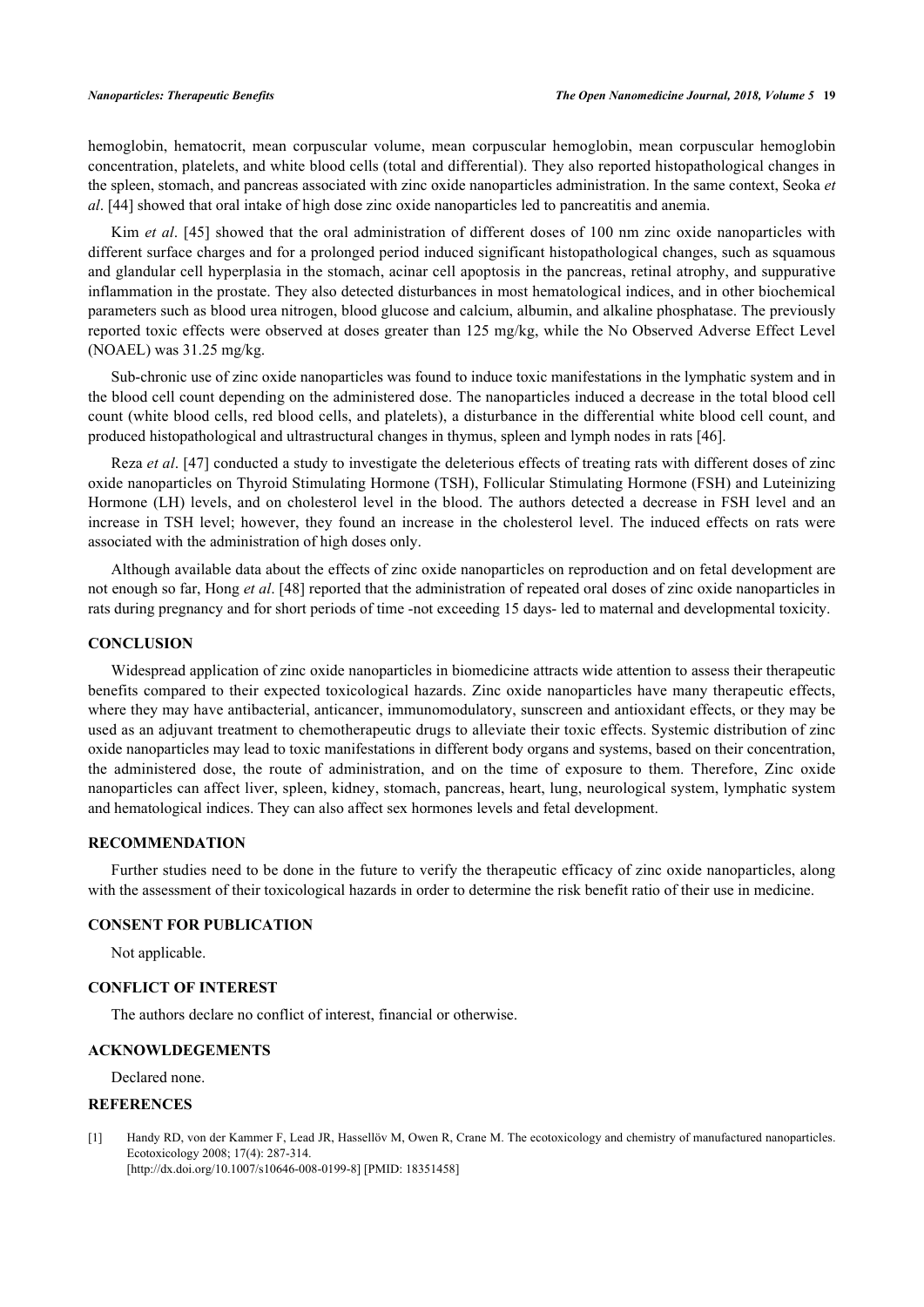- 
- <span id="page-4-0"></span>[2] Kao YY, Chen YC, Cheng TJ, Chiung YM, Liu PS. Zinc oxide nanoparticles interfere with zinc ion homeostasis to cause cytotoxicity. Toxicol Sci 2012; 125(2): 462-72. [\[http://dx.doi.org/10.1093/toxsci/kfr319](http://dx.doi.org/10.1093/toxsci/kfr319)] [PMID: [22112499](http://www.ncbi.nlm.nih.gov/pubmed/22112499)]
- <span id="page-4-1"></span>[3] Espanani HR, Fazilati M, Sadeghi L, Yousefi BV, Bakhshiani S, Amraie E. Investigation the zinc oxide nanoparticle's effect on sex hormones and cholesterol in rat. Int Res J Biol Sci 2013; 2(8): 54-8.
- <span id="page-4-2"></span>[4] McNeil SE. Nanoparticle therapeutics: a personal perspective. Wiley Interdiscip Rev Nanomed Nanobiotechnol 2009; 1(3): 264-71. [\[http://dx.doi.org/10.1002/wnan.6](http://dx.doi.org/10.1002/wnan.6)] [PMID: [20049796\]](http://www.ncbi.nlm.nih.gov/pubmed/20049796)
- <span id="page-4-3"></span>[5] Vizirianakis IS. Nanomedicine and personalized medicine toward the application of pharmacotyping in clinical practice to improve drugdelivery outcomes. Nanomedicine (Lond) 2011; 7(1): 11-7. [\[http://dx.doi.org/10.1016/j.nano.2010.11.002\]](http://dx.doi.org/10.1016/j.nano.2010.11.002) [PMID: [21094279](http://www.ncbi.nlm.nih.gov/pubmed/21094279)]
- <span id="page-4-4"></span>[6] Gowda R, Jones NR, Banerjee S, Robertson GP. Use of nanotechnology to develop multi-drug inhibitors for cancer therapy. J Nanomed Nanotechnol 2013; 4(6): 184-8. [\[http://dx.doi.org/10.4172/2157-7439.1000184](http://dx.doi.org/10.4172/2157-7439.1000184)] [PMID: [25013742](http://www.ncbi.nlm.nih.gov/pubmed/25013742)]
- <span id="page-4-5"></span>[7] Shen C, James SA, de Jonge MD, Turney TW, Wright PF, Feltis BN. Relating cytotoxicity, zinc ions, and reactive oxygen in ZnO nanoparticle-exposed human immune cells. Toxicol Sci 2013; 136(1): 120-30. [\[http://dx.doi.org/10.1093/toxsci/kft187](http://dx.doi.org/10.1093/toxsci/kft187)] [PMID: [23997113\]](http://www.ncbi.nlm.nih.gov/pubmed/23997113)
- <span id="page-4-6"></span>[8] Vinardell MP, Mitjans M. Antitumor activities of metal oxide nanoparticles. Nanomaterials (Basel) 2015; 5(2): 1004-21. [\[http://dx.doi.org/10.3390/nano5021004](http://dx.doi.org/10.3390/nano5021004)] [PMID: [28347048\]](http://www.ncbi.nlm.nih.gov/pubmed/28347048)
- <span id="page-4-7"></span>[9] Rasmussen JW, Martinez E, Louka P, Wingett DG. Zinc oxide nanoparticles for selective destruction of tumor cells and potential for drug delivery applications. Expert Opin Drug Deliv 2010; 7(9): 1063-77. [\[http://dx.doi.org/10.1517/17425247.2010.502560\]](http://dx.doi.org/10.1517/17425247.2010.502560) [PMID: [20716019](http://www.ncbi.nlm.nih.gov/pubmed/20716019)]
- <span id="page-4-8"></span>[10] Ho E. Zinc deficiency, DNA damage and cancer risk. J Nutr Biochem 2004; 15(10): 572-8. [\[http://dx.doi.org/10.1016/j.jnutbio.2004.07.005\]](http://dx.doi.org/10.1016/j.jnutbio.2004.07.005) [PMID: [15542347](http://www.ncbi.nlm.nih.gov/pubmed/15542347)]
- <span id="page-4-9"></span>[11] Dhawan DK, Chadha VD. Zinc: A promising agent in dietary chemoprevention of cancer. Indian J Med Res 2010; 132: 676-82. [PMID: [21245614\]](http://www.ncbi.nlm.nih.gov/pubmed/21245614)
- <span id="page-4-10"></span>[12] Ng KW, Khoo SP, Heng BC, *et al.* The role of the tumor suppressor p53 pathway in the cellular DNA damage response to zinc oxide nanoparticles. Biomaterials 2011; 32(32): 8218-25. [\[http://dx.doi.org/10.1016/j.biomaterials.2011.07.036\]](http://dx.doi.org/10.1016/j.biomaterials.2011.07.036) [PMID: [21807406](http://www.ncbi.nlm.nih.gov/pubmed/21807406)]
- <span id="page-4-11"></span>[13] Costello LC, Franklin RB, Feng P, Tan M, Bagasra O. Zinc and prostate cancer: a critical scientific, medical, and public interest issue (United States). Cancer Causes Control 2005; 16(8): 901-15. [\[http://dx.doi.org/10.1007/s10552-005-2367-y\]](http://dx.doi.org/10.1007/s10552-005-2367-y) [PMID: [16132800](http://www.ncbi.nlm.nih.gov/pubmed/16132800)]
- <span id="page-4-12"></span>[14] Taccola L, Raffa V, Riggio C, *et al.* Zinc oxide nanoparticles as selective killers of proliferating cells. Int J Nanomedicine 2011; 6: 1129-40. [PMID: [21698081\]](http://www.ncbi.nlm.nih.gov/pubmed/21698081)
- [15] Thurber A, Wingett DG, Rasmussen JW, *et al.* Improving the selective cancer killing ability of ZnO nanoparticles using Fe doping. Nanotoxicology 2012; 6(4): 440-52. [\[http://dx.doi.org/10.3109/17435390.2011.587031\]](http://dx.doi.org/10.3109/17435390.2011.587031) [PMID: [21635174](http://www.ncbi.nlm.nih.gov/pubmed/21635174)]
- <span id="page-4-13"></span>[16] Ostrovsky S, Kazimirsky G, Gedanken A, Brodie C. Selective cytotoxic effect of ZnO nanoparticles on glioma cells. Nano Res 2009; 2(11): 882-90. [\[http://dx.doi.org/10.1007/s12274-009-9089-5\]](http://dx.doi.org/10.1007/s12274-009-9089-5)
- <span id="page-4-14"></span>[17] Akhtar MJ, Ahamed M, Kumar S, Khan MM, Ahmad J, Alrokayan SA. Zinc oxide nanoparticles selectively induce apoptosis in human cancer cells through reactive oxygen species. Int J Nanomedicine 2012; 7: 845-57. [PMID: [22393286\]](http://www.ncbi.nlm.nih.gov/pubmed/22393286)
- <span id="page-4-15"></span>[18] Thurber A, Wingett DG, Rasmussen JW, *et al.* Improving the selective cancer killing ability of ZnO nanoparticles using Fe doping. Nanotoxicology 2012; 6(4): 440-52. [\[http://dx.doi.org/10.3109/17435390.2011.587031\]](http://dx.doi.org/10.3109/17435390.2011.587031) [PMID: [21635174](http://www.ncbi.nlm.nih.gov/pubmed/21635174)]
- <span id="page-4-16"></span>[19] Degen A, Kosec M. Effect of pH and impurities on the surface charge of zinc oxide in aqueous solution. J Eur Ceram Soc 2000; 20(6): 667-73. [\[http://dx.doi.org/10.1016/S0955-2219\(99\)00203-4\]](http://dx.doi.org/10.1016/S0955-2219(99)00203-4)
- <span id="page-4-17"></span>[20] Bisht G, Rayamajhi S. ZnO Nanoparticles: A Promising Anticancer Agent. Nanobiomedicine (Rij) 2016; 3: 9. [\[http://dx.doi.org/10.5772/63437\]](http://dx.doi.org/10.5772/63437) [PMID: [29942384](http://www.ncbi.nlm.nih.gov/pubmed/29942384)]
- <span id="page-4-18"></span>[21] Badkoobeh P, Parivar K, Kalantar SM, Hosseini SD, Salabat A. Effect of nano-zinc oxide on doxorubicin- induced oxidative stress and sperm disorders in adult male Wistar rats. Iran J Reprod Med 2013; 11(5): 355-64. [PMID: [24639766\]](http://www.ncbi.nlm.nih.gov/pubmed/24639766)
- <span id="page-4-19"></span>[22] Zago MP, Oteiza PI. The antioxidant properties of zinc: interactions with iron and antioxidants. Free Radic Biol Med 2001; 31(2): 266-74. [\[http://dx.doi.org/10.1016/S0891-5849\(01\)00583-4\]](http://dx.doi.org/10.1016/S0891-5849(01)00583-4) [PMID: [11440839](http://www.ncbi.nlm.nih.gov/pubmed/11440839)]
- <span id="page-4-20"></span>[23] Dawei AI, Zhisheng W, Angu Z. Protective effects of Nano-ZnO on the primary culture mice intestinal epithelial cells in *in vitro* against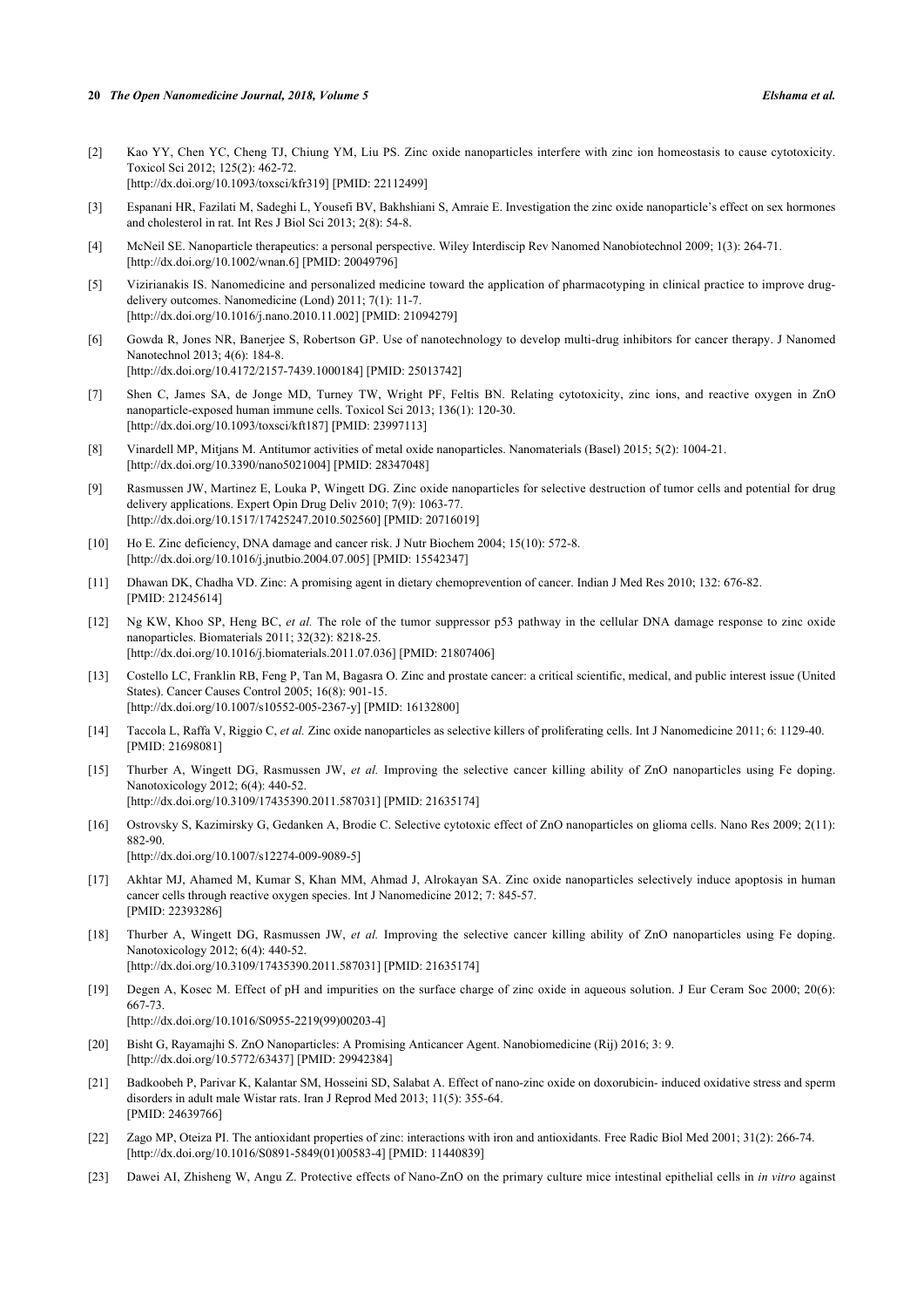oxidative injury. Int J Nanotechnol 2009; 3: 1-6.

- <span id="page-5-0"></span>[24] Sharma V, Singh P, Pandey AK, Dhawan A. Induction of oxidative stress, DNA damage and apoptosis in mouse liver after sub-acute oral exposure to zinc oxide nanoparticles. Mutat Res 2012; 745(1-2): 84-91. [\[http://dx.doi.org/10.1016/j.mrgentox.2011.12.009\]](http://dx.doi.org/10.1016/j.mrgentox.2011.12.009) [PMID: [22198329](http://www.ncbi.nlm.nih.gov/pubmed/22198329)]
- <span id="page-5-1"></span>[25] Atef HA, Mansour MK, Ibrahim EM, *et al.* Efficacy of zinc oxide nanoparticles and curcumin in amelioration the toxic effects in aflatoxicated rabbits. Int J Curr Microbiol Appl Sci 2016; 5(12): 795-818. [\[http://dx.doi.org/10.20546/ijcmas.2016.512.090\]](http://dx.doi.org/10.20546/ijcmas.2016.512.090)
- <span id="page-5-2"></span>[26] Richard JL. Some major mycotoxins and their mycotoxicoses--an overview. Int J Food Microbiol 2007; 119(1-2): 3-10. [\[http://dx.doi.org/10.1016/j.ijfoodmicro.2007.07.019\]](http://dx.doi.org/10.1016/j.ijfoodmicro.2007.07.019) [PMID: [17719115](http://www.ncbi.nlm.nih.gov/pubmed/17719115)]
- <span id="page-5-3"></span>[27] Pasquet J, Chevalier Y, Couval E, *et al.* Antimicrobial activity of zinc oxide particles on five micro-organisms of the Challenge Tests related to their physicochemical properties. Int J Pharm 2014; 460(1-2): 92-100. [\[http://dx.doi.org/10.1016/j.ijpharm.2013.10.031\]](http://dx.doi.org/10.1016/j.ijpharm.2013.10.031) [PMID: [24211859](http://www.ncbi.nlm.nih.gov/pubmed/24211859)]
- [28] Applerot BG, Lipovsky A, Dror R, *et al.* Enhanced antibacterial activity of nanocrystalline ZnO due to increased ROS mediated cell injury. Adv Funct Mater 2009; 52900: 842-52. [\[http://dx.doi.org/10.1002/adfm.200801081](http://dx.doi.org/10.1002/adfm.200801081)]
- <span id="page-5-4"></span>[29] Mielcarz-Skalska L, Smolińska B. Zinc and nano-ZnO – influence on living organisms. Biotechnol Food Sci 2017; 81(2): 93-102.
- <span id="page-5-5"></span>[30] Cross SE, Innes B, Roberts MS, Tsuzuki T, Robertson TA, McCormick P. Human skin penetration of sunscreen nanoparticles: *In-vitro* assessment of a novel micronized zinc oxide formulation. Skin Pharmacol Physiol 2007; 20(3): 148-54. [\[http://dx.doi.org/10.1159/000098701\]](http://dx.doi.org/10.1159/000098701) [PMID: [17230054](http://www.ncbi.nlm.nih.gov/pubmed/17230054)]
- <span id="page-5-6"></span>[31] Filipe P, Silva JN, Silva R, *et al.* Stratum corneum is an effective barrier to TiO2 and ZnO nanoparticle percutaneous absorption. Skin Pharmacol Physiol 2009; 22(5): 266-75. [\[http://dx.doi.org/10.1159/000235554\]](http://dx.doi.org/10.1159/000235554) [PMID: [19690452](http://www.ncbi.nlm.nih.gov/pubmed/19690452)]
- <span id="page-5-7"></span>[32] Osmond MJ, McCall MJ. Zinc oxide nanoparticles in modern sunscreens: An analysis of potential exposure and hazard. Nanotoxicology 2010; 4(1): 15-41. [\[http://dx.doi.org/10.3109/17435390903502028\]](http://dx.doi.org/10.3109/17435390903502028) [PMID: [20795900](http://www.ncbi.nlm.nih.gov/pubmed/20795900)]
- <span id="page-5-8"></span>[33] Roy R, Kumar S, Verma AK, *et al.* Zinc oxide nanoparticles provide an adjuvant effect to ovalbumin *via* a Th2 response in Balb/c mice. Int Immunol 2014; 26(3): 159-72. [\[http://dx.doi.org/10.1093/intimm/dxt053](http://dx.doi.org/10.1093/intimm/dxt053)] [PMID: [24225181\]](http://www.ncbi.nlm.nih.gov/pubmed/24225181)
- <span id="page-5-9"></span>[34] Condello M, De Berardis B, Ammendolia MG, *et al.* ZnO nanoparticle tracking from uptake to genotoxic damage in human colon carcinoma cells. Toxicol In Vitro 2016; 35: 169-79. [\[http://dx.doi.org/10.1016/j.tiv.2016.06.005](http://dx.doi.org/10.1016/j.tiv.2016.06.005)] [PMID: [27317967](http://www.ncbi.nlm.nih.gov/pubmed/27317967)]
- <span id="page-5-10"></span>[35] Cho WS, Duffin R, Howie SE, *et al.* Progressive severe lung injury by zinc oxide nanoparticles; the role of Zn2+ dissolution inside lysosomes. Part Fibre Toxicol 2011; 8: 27. [\[http://dx.doi.org/10.1186/1743-8977-8-27\]](http://dx.doi.org/10.1186/1743-8977-8-27) [PMID: [21896169](http://www.ncbi.nlm.nih.gov/pubmed/21896169)]
- <span id="page-5-11"></span>[36] Sahu D, Kannan GM, Vijayaraghavan R, Anand T, Khanum F. Nanosized zinc oxide induces toxicity in human lung cells. ISRN Toxicol 2013; 2013: 316075. [\[http://dx.doi.org/10.1155/2013/316075](http://dx.doi.org/10.1155/2013/316075)] [PMID: [23997968\]](http://www.ncbi.nlm.nih.gov/pubmed/23997968)
- <span id="page-5-12"></span>[37] Han D, Tian Y, Zhang T, Ren G, Yang Z. Nano-zinc oxide damages spatial cognition capability *via* over-enhanced long-term potentiation in hippocampus of Wistar rats. Int J Nanomedicine 2011; 6: 1453-61. [PMID: [21796247\]](http://www.ncbi.nlm.nih.gov/pubmed/21796247)
- <span id="page-5-13"></span>[38] Elshama SS, Osman HEH, El-Kenawy AE. Histopathological study of zinc oxide nanoparticle-induced neurotoxicity in rats. Curr Top Toxicol J 2017; 13: 95-103.
- <span id="page-5-14"></span>[39] Li CH, Shen CC, Cheng YW, *et al.* Organ biodistribution, clearance, and genotoxicity of orally administered zinc oxide nanoparticles in mice. Nanotoxicology 2012; 6(7): 746-56. [\[http://dx.doi.org/10.3109/17435390.2011.620717\]](http://dx.doi.org/10.3109/17435390.2011.620717) [PMID: [21950449](http://www.ncbi.nlm.nih.gov/pubmed/21950449)]
- <span id="page-5-15"></span>[40] Fazilati M. Investigation toxicity properties of zinc oxide nanoparticles on liver enzymes in male rat. Eur J Exp Biol 2013; 3(1): 97-103.
- <span id="page-5-16"></span>[41] Soheili S, Moradhaseli S, Shokouhian A, Ghorbani M. Histopathological effects of ZnO nanoparticles on liver and heart tissues in wistar rats. Adv Biores 2013; 4(2): 83-8.
- <span id="page-5-17"></span>[42] Esmaeillou M, Moharamnejad M, Hsankhani R, Tehrani AA, Maadi H. Toxicity of ZnO nanoparticles in healthy adult mice. Environ Toxicol Pharmacol 2013; 35(1): 67-71. [\[http://dx.doi.org/10.1016/j.etap.2012.11.003](http://dx.doi.org/10.1016/j.etap.2012.11.003)] [PMID: [23262039\]](http://www.ncbi.nlm.nih.gov/pubmed/23262039)
- <span id="page-5-18"></span>[43] Ko JW, Hong ET, Lee IC, *et al.* Evaluation of 2-week repeated oral dose toxicity of 100 nm zinc oxide nanoparticles in rats. Lab Anim Res 2015; 31(3): 139-47. [\[http://dx.doi.org/10.5625/lar.2015.31.3.139](http://dx.doi.org/10.5625/lar.2015.31.3.139)] [PMID: [26472967\]](http://www.ncbi.nlm.nih.gov/pubmed/26472967)
- <span id="page-5-19"></span>[44] Seok SH, Cho WS, Park JS, *et al.* Rat pancreatitis produced by 13-week administration of zinc oxide nanoparticles: Biopersistence of nanoparticles and possible solutions. J Appl Toxicol 2013; 33(10): 1089-96. [\[http://dx.doi.org/10.1002/jat.2862\]](http://dx.doi.org/10.1002/jat.2862) [PMID: [23408656](http://www.ncbi.nlm.nih.gov/pubmed/23408656)]